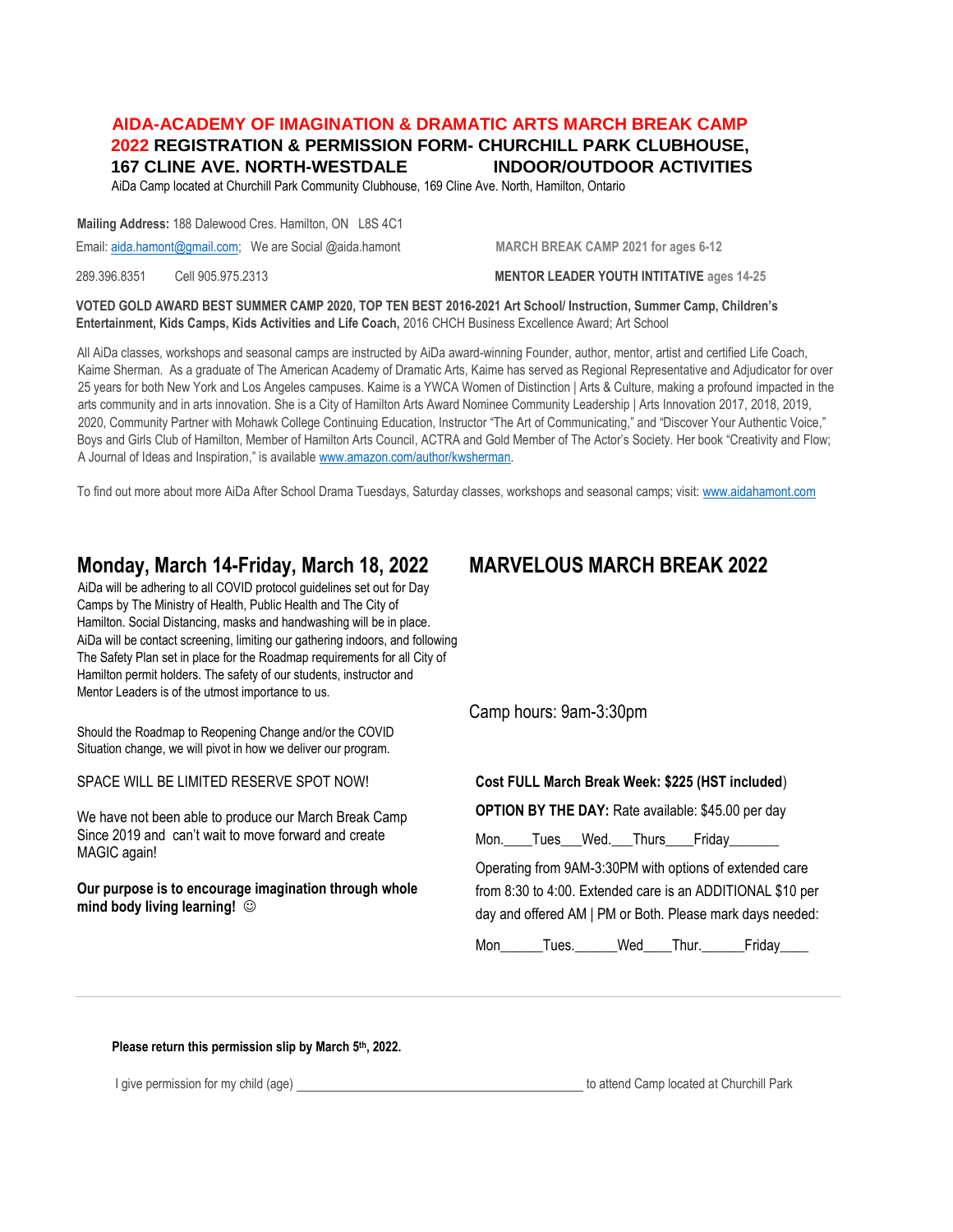Community Clubhouse, 167 Cline Ave. North, Hamilton, ONT starting **Monday, March 14-Friday, March 18th, 2022** at Churchill Park Community Clubhouse-167 Cline Ave North-Westdale, Hamilton, Ontario indoor Clubhouse & outdoor activities @ Churchill Park & Cootes Paradise Sanctuary Ravine Trails (*outdoor activities weather permitting*)

### **The fee is \$225.00 (HST included) Full week camp or optional \$45 per day (***extended care option additional \$10 per day)*

## Please send an E-transfer to**[: aida.hamont@gmail.com](mailto:aida.hamont@gmail.com) (PASSWORD: name of camp: AIDA2022)** or mail cheque payable to: **AIDA and/or K. Sherman.**

**Mailing address: 188 Dalewood Crescent, Hamilton, ON L8S 4C1** with this permission form. Payment is required by March 11th, 2022 and camper not considered registered until payment processed. There is a \$30 NSF charge for any returned cheques. **CANCELATION POLICY**: If you cancel for any reason, 50% refund minus additional administration fee of \$30 when cancellation is received **more than 2 weeks before** session start date. **ABSOLUTELY NO REFUND within 2 weeks of camp start date or during any camp as space has been reserved for your child! Additionally, If camp is cancelled due to COVID, by City of Hamilton, AiDa instructor, an Act of God, Hamilton Public Health or Ministry of Ontario Public Health, a FULL REFUND will be issued for days cancelled and/or a credit if requested to be applied for future AiDa programming with NO EXPIRY DATE. Thank you for your cooperation, understanding and most kind assistance.** 

**Limited Space!** Maximum 20 kids.

| Ages 6-12 *What is your child's age?                                                         | Birthdate: | Current Grade: |
|----------------------------------------------------------------------------------------------|------------|----------------|
| Special instructions for my child: Any theater experience? Any behavioral issues? Allergies? |            |                |

\*Each child supplies their own water bottle, AM/PM snacks, lunch & comes in comfy clothes, indoor & outdoor shoes/boots & ready to have  $fun!$   $\odot$   $\odot$   $\odot$ 

| Has your child experienced, or are they currently experiencing, any of the following conditions?          |      |          |          |          |  |
|-----------------------------------------------------------------------------------------------------------|------|----------|----------|----------|--|
| ADHD/ADD                                                                                                  |      | Yes:     | No:      | Details: |  |
| Allergies                                                                                                 |      | Yes:     | No:      | Details: |  |
| Anxiety                                                                                                   |      | Yes:     | No:      | Details: |  |
| Asthma                                                                                                    | Yes: | No:      | Details: |          |  |
| Epi-Pen                                                                                                   |      | Yes:     | No:      | Details: |  |
| Shyness:                                                                                                  | Yes: | No:      |          | Details: |  |
| <b>Mental Health issues</b>                                                                               |      | Yes:     | No:      |          |  |
|                                                                                                           |      | Details: |          |          |  |
| <b>Behavioral Issues</b>                                                                                  |      | Yes:     | No:      | Details: |  |
| If yes, describe what<br>accommodations work to aid in your<br>child's success within a group<br>setting: |      |          |          |          |  |
| Hearing problems                                                                                          | Yes: | No:      | Details: |          |  |
| Vision problems                                                                                           | Yes: | No:      | Details: |          |  |
| <b>Eating Disorder</b>                                                                                    | Yes: | No:      | Details: |          |  |
| Physical injury or pain                                                                                   | Yes: | No:      | Details: |          |  |
| Require any medication<br>While at class or camp                                                          | Yes: | No:      | Details: |          |  |